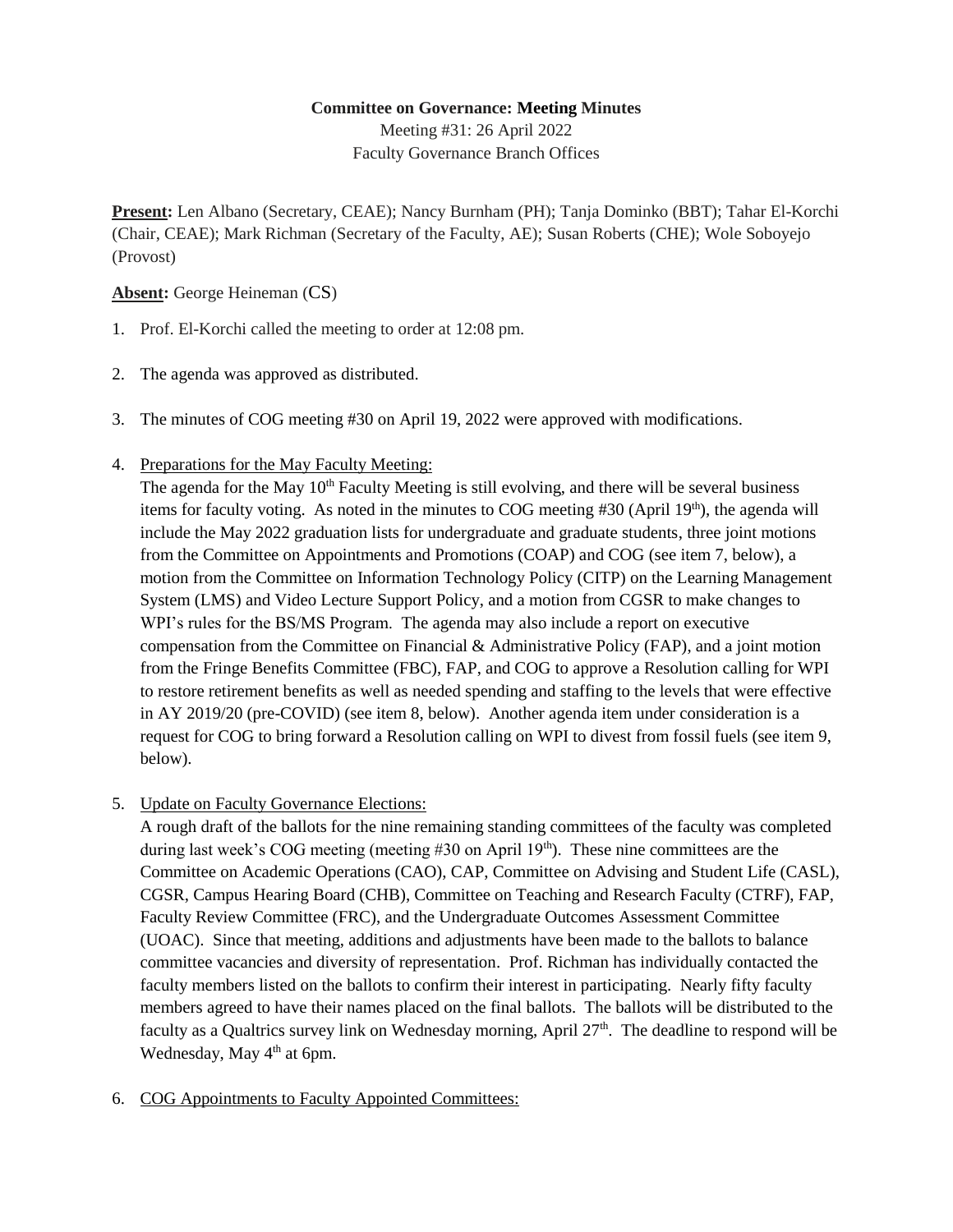Prof. El-Korchi noted that the terms of service for the COG appointees to the Conflict Management Committee (CMC) and the Research Development Council (RDC) will be ending with the close of this academic year. COG will consider faculty representatives to fill these vacancies after the completion of the current faculty governance elections.

## 7. Update on Joint COAP & COG Motions:

The Committee reviewed updated versions of the three joint motions from the Committee on Appointments and Promotions (COAP) and COG. The motions are related to proposed criteria for promotion to (full) Professor of Teaching, procedures for promotion to (full) Professor of Teaching, and guidelines for eligibility and time-in-rank for promotion of tenured and tenure-track faculty members (COG meeting #28). Prof. Iannacchione (PH; COAP Chair) and Prof. Richman have modified the motions based on faculty input that was received after the motions were presented in draft form during the April Faculty Meeting. COG members reviewed each motion, discussed the minor changes that were made, and voted to approve each motion. Prof. Richman will distribute the three motions to the faculty later today as two-week notice business items for the May Faculty Meeting.

### 8. FBC Motion:

The Committee took up discussion of a motion from the Fringe Benefits Committee (FBC) to approve a Resolution calling for WPI to restore retirement benefits as well as needed spending and staffing to the levels that were effective in AY 2019/20 (pre-COVID). FAP and the FBC, which is a subcommittee of FAP, would like to have COG co-sponsor the motion. Prof. Dominko, who also serves on FAP, reported that FAP met Monday, April  $25<sup>th</sup>$ , to finalize the language in the motion, and FAP members then voted to approve the Resolution for faculty voting at the May Faculty Meeting. If the Resolution is approved at the May Faculty Meeting, it would be delivered to the WPI President and Board of Trustees for consideration in the budget for AY 2022/23, which would become effective on July 1<sup>st</sup>. Prof. Dominko noted that retirement benefits was the one significant area of dissatisfaction in the most recent COACHE faculty survey. One COG member asked about benchmarking data from other institutions and whether the restoration of retirement benefits will impact the funds available to hire new faculty in AY 2022/23. Prof. Dominko responded that she has data from eighteen institutions and shared the following information: WPI's contributions are not on the high end, half of the schools have reinstated the retirement benefits to pre-pandemic levels, and some schools have also made retroactive contributions. Provost Soboyejo noted that thirty-seven TTT/TRT faculty have been hired this academic year to support our academic mission.

COG approved co-sponsorship, and the motion will be presented at the May Faculty Meeting.

9. Resolution Calling on WPI to Divest from Fossil Fuels:

The Committee received a draft Resolution on behalf of the WPI faculty calling on WPI to divest endowment funds from the fossil fuel industries. The Resolution was written by Prof. Strauss in parallel to a similar resolution authored by the organization DivestWPI and the Student Government Association, and COG was asked to support the Resolution for voting at the May Faculty Meeting. With the available meeting time drawing to a close, the Resolution was tabled.